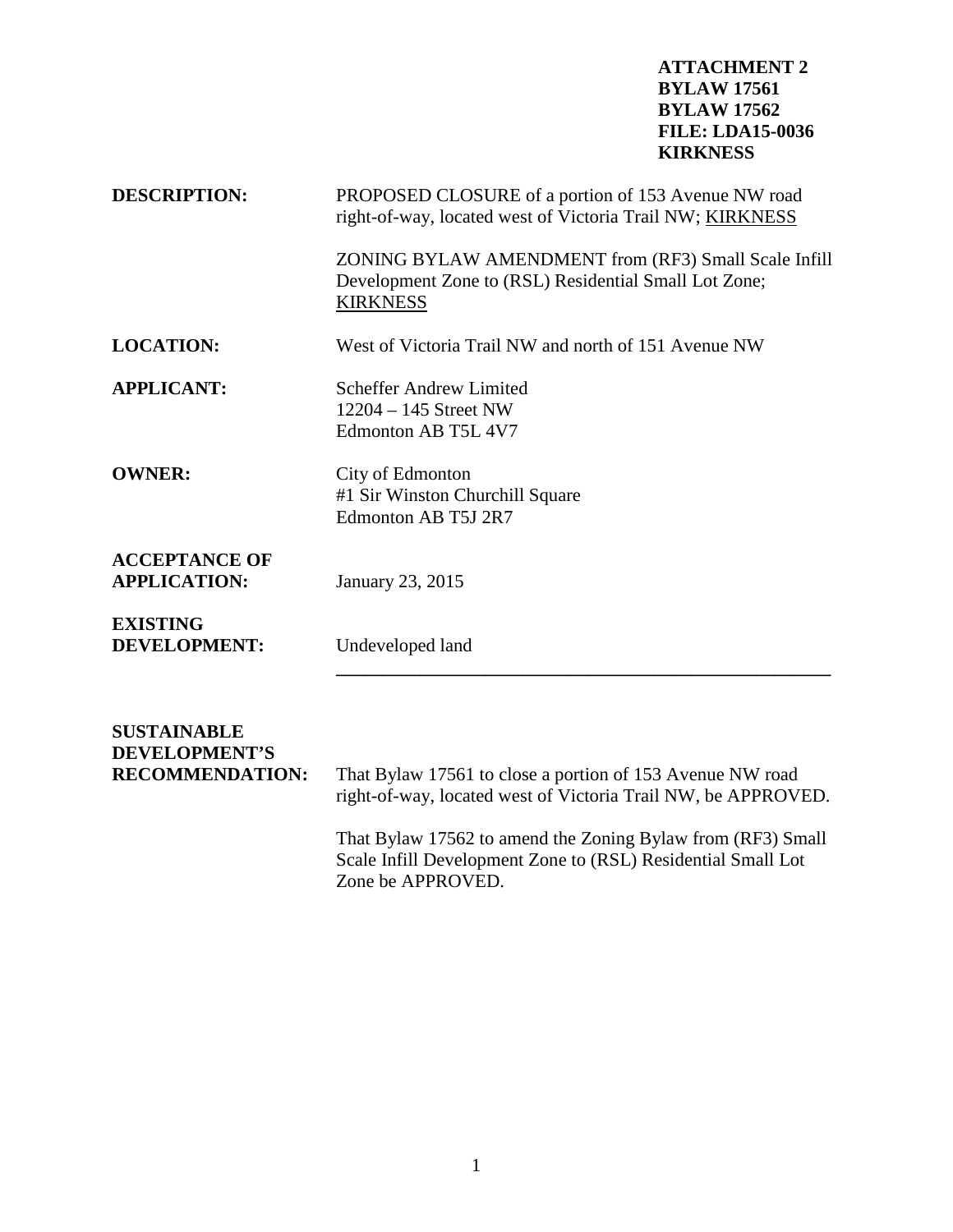## **BYLAW 17561 BYLAW 17562 FILE: LDA15-0036 KIRKNESS**

## **DISCUSSION**

## **1. The Application**

This report addresses two related Bylaws.

The first Bylaw proposes to close a portion of the old 153 Avenue NW road right-of-way located west of Victoria Trail NW. The road closure area will be consolidated with the lot to the north (15248 – Victoria Trail NW) in order to facilitate future low density residential development.

The second Bylaw proposes to rezone a portion of the proposed closure area from (RF3) Small Scale Infill Development Zone to (RSL) Residential Small Lot Zone. The RSL Zone allows the opportunity for single detached housing in accordance with the Kirkness Outline Plan.

## **2. Site and Surrounding Area**

The proposed road closure and rezoning area are located west of Victoria Trail NW and north of 151 Avenue NW in the Kirkness neighbourhood. Land to the south is zoned (RF3) Small Scale Infill Development Zone and is developed with stacked row housing. Land to the west is zoned (RF1) Single Detached Residential Zone and is developed with single detached homes. Land to the north is zoned (RSL) Residential Small Lot and is undeveloped. Victoria Trail NW is located east of the site.



*Aerial view of road closure and rezoning area*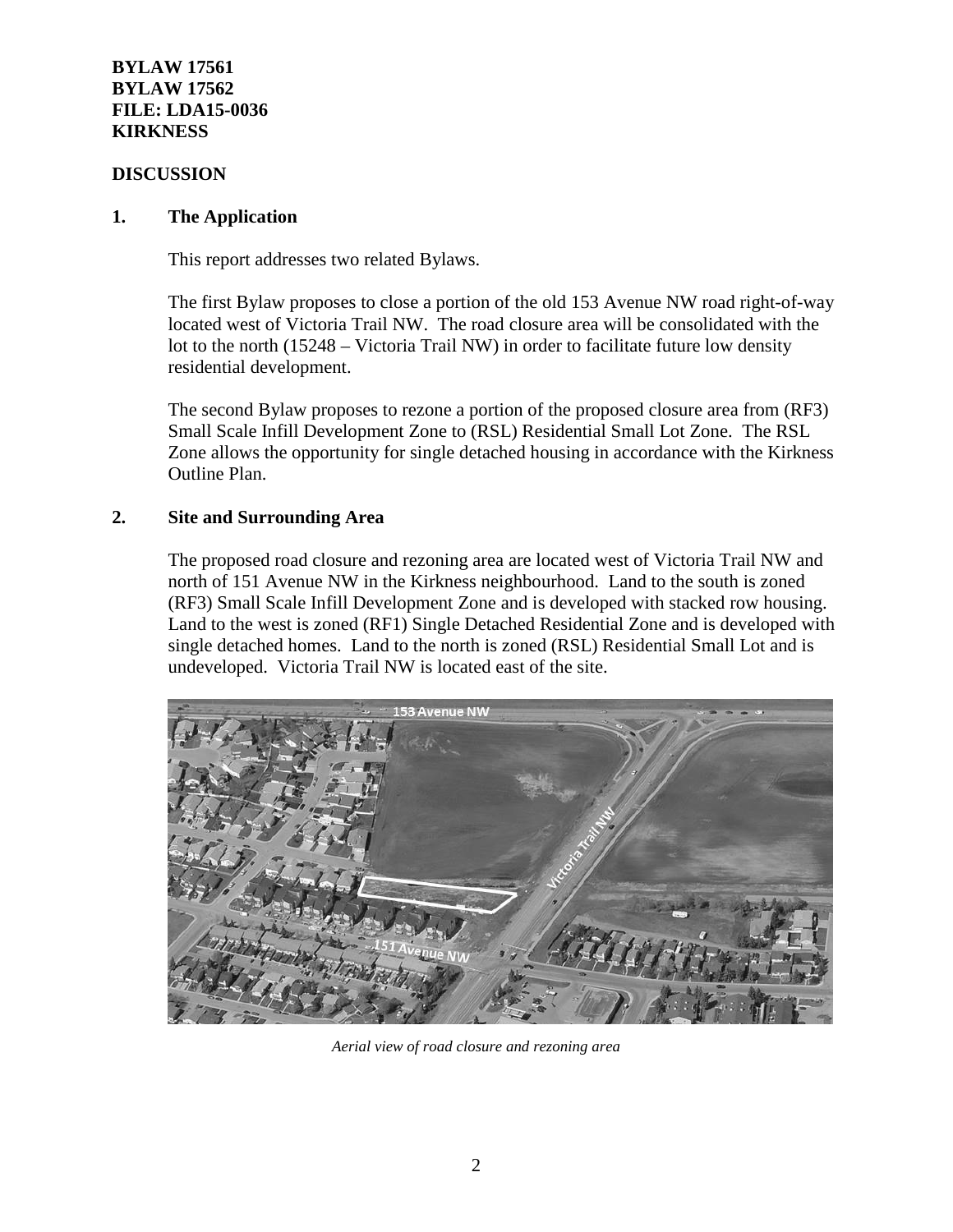## **ANALYSIS**

## **1. Compliance with Approved Plans and Land Use Compatibility**

#### *The Way We Grow, Municipal Development Plan*

The proposed rezoning and road closure support the following policies outlined in the City of Edmonton's Municipal Development Plan, *The Way We Grow:*

- Policy  $3.6.1.2$  Promote the completion of developing neighbourhoods by providing public infrastructure and services for livability.
- Policy 3.6.1.6 Support contiguous development and infrastructure in order to accommodate growth in an orderly and economical fashion.

#### *Kirkness Outline Plan*

The proposed rezoning and road closures meet the intent of the Kirkness Outline Plan which designates this site for low density residential uses. The Kirkness Outline Plan defines low density residential uses as single detached and semi-detached residential development.

#### *Land Use Compatibility*

The proposed rezoning and road closure are compatible with the adjacent single detached residential homes to the west, RSL Zoning to the north and stacked row housing development to the south and will allow the logical continuation of single detached homes along 151A Avenue.

### **2. Commenting Agencies**

Civic Departments and utility agencies have reviewed the proposed rezoning and all comments have been addressed.

### **3. Environmental Review**

A Phase II Environmental Site Assessment was reviewed for the proposed closure area and the site was deemed suitable for the proposed development.

#### **4. Disposition**

The Real Estate, Housing and Economic Sustainability branch of Sustainable Development advises the disposition of the closed road right-of-way will be dealt with through a sales agreement. A sales agreement has been completed between the City of Edmonton and Hopewell Victoria Crossing Land Corporation.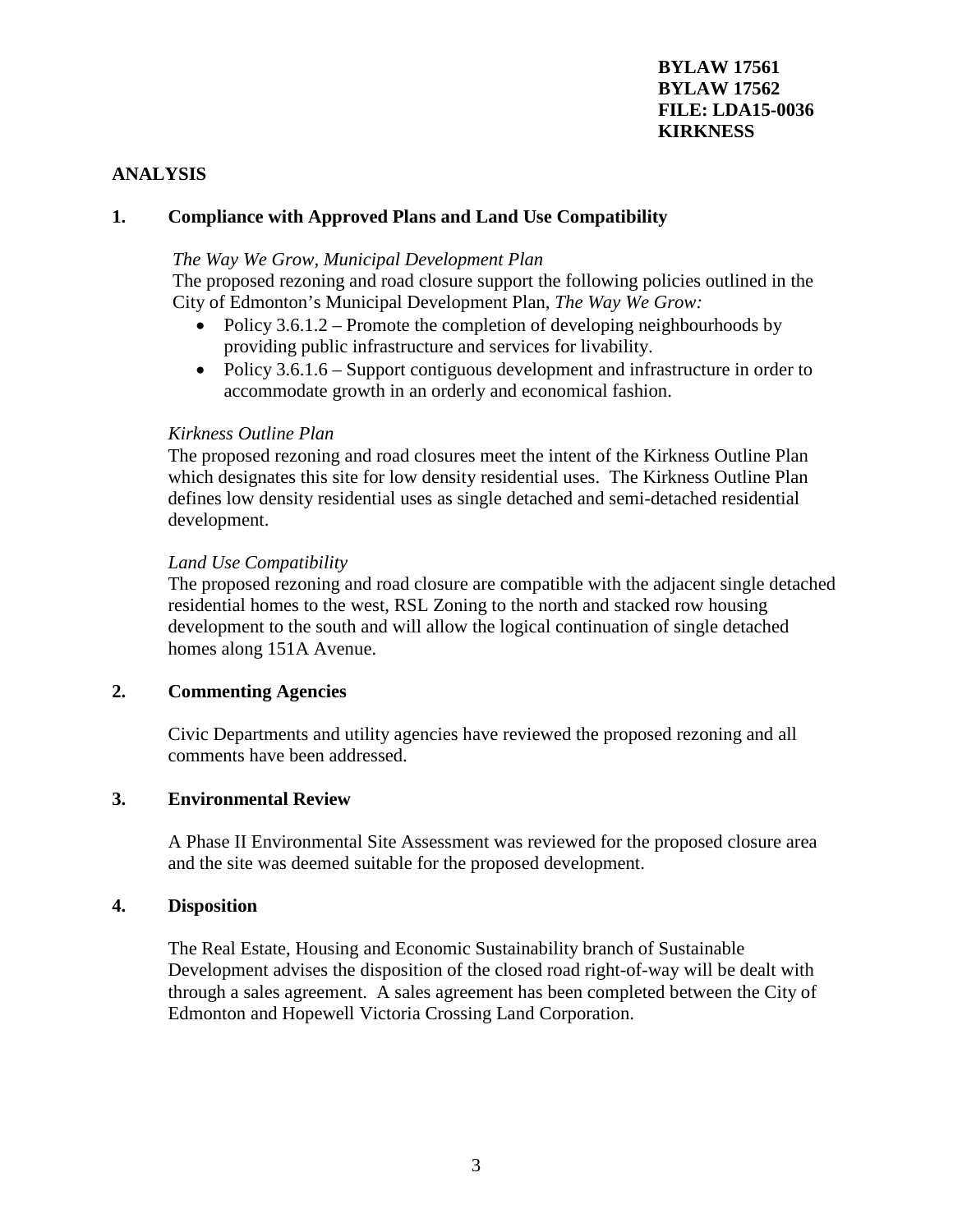## **BYLAW FILE: LDA15-0036 KIRKNESS**

#### **5. Surrounding Property Owners' Concerns**

Sustainable Development sent advance notification letters on February 18, 2015 to surrounding property owners the Fraser Community League, the Hairsine Community League, the Horse Hill Community League Association and the Clareview and District Area Council Area Council.

Sustainable Development received two responses to the advanced notice. One respondent wanted to know if the proposed road closure would impact the amount of parking available to the abutting stacked row housing development to the south. Sustainable Development replied that the proposed road closure will not impact the parking on the lot to the south.

The second respondent, an abutting landowner, expressed interest in purchasing all or a portion of the proposed closure area, but was unable to provide an acceptable plan for development in accordance with the Kirkness Outline Plan. Sustainable Development notified the applicant of the abutting landowner's interest to purchase the road. The applicant stated that they would require the entire road right-of-way in order to complete their development in accordance with the Kirkness Outline Plan.

### **JUSTIFICATION**

Sustainable Development recommends that Bylaw 17561 to close a portion of 153 Avenue NW be APPROVED and that Bylaw 17562 to amend the Zoning Bylaw from (RF3) Small Scale Infill Development Zone to (RSL) Residential Small Lot Zone be APPROVED on the basis that the proposed rezoning and road closure support the policies of The Way We Grow, meet the intent of the Kirkness Outline Plan, are compatible with adjacent land uses and satisfy the technical and servicing requirements of the affected Civic Departments and utility agencies.

## **ATTACHMENTS**

2a Maps

Written by: Michelle Neilson Approved by: Tim Ford Sustainable Development March 14, 2016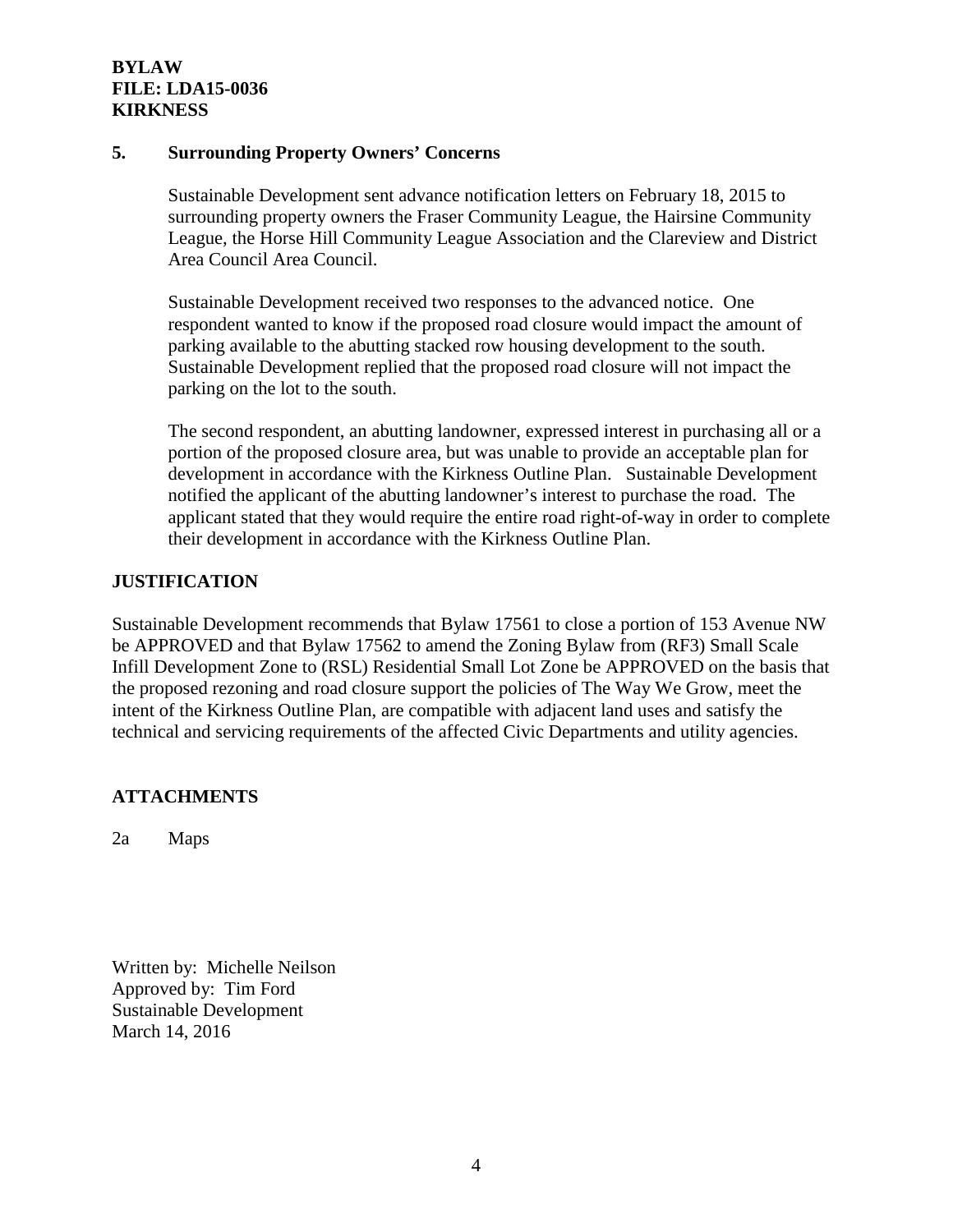ATTACHMENT 2a



## SURROUNDING LAND USE ZONES

 $\frac{\lambda}{N}$ 

FILE: LDA15-0036 DATE: March 14, 2016 BYLAW 17561

SUSTAINABLE DEVELOPMENT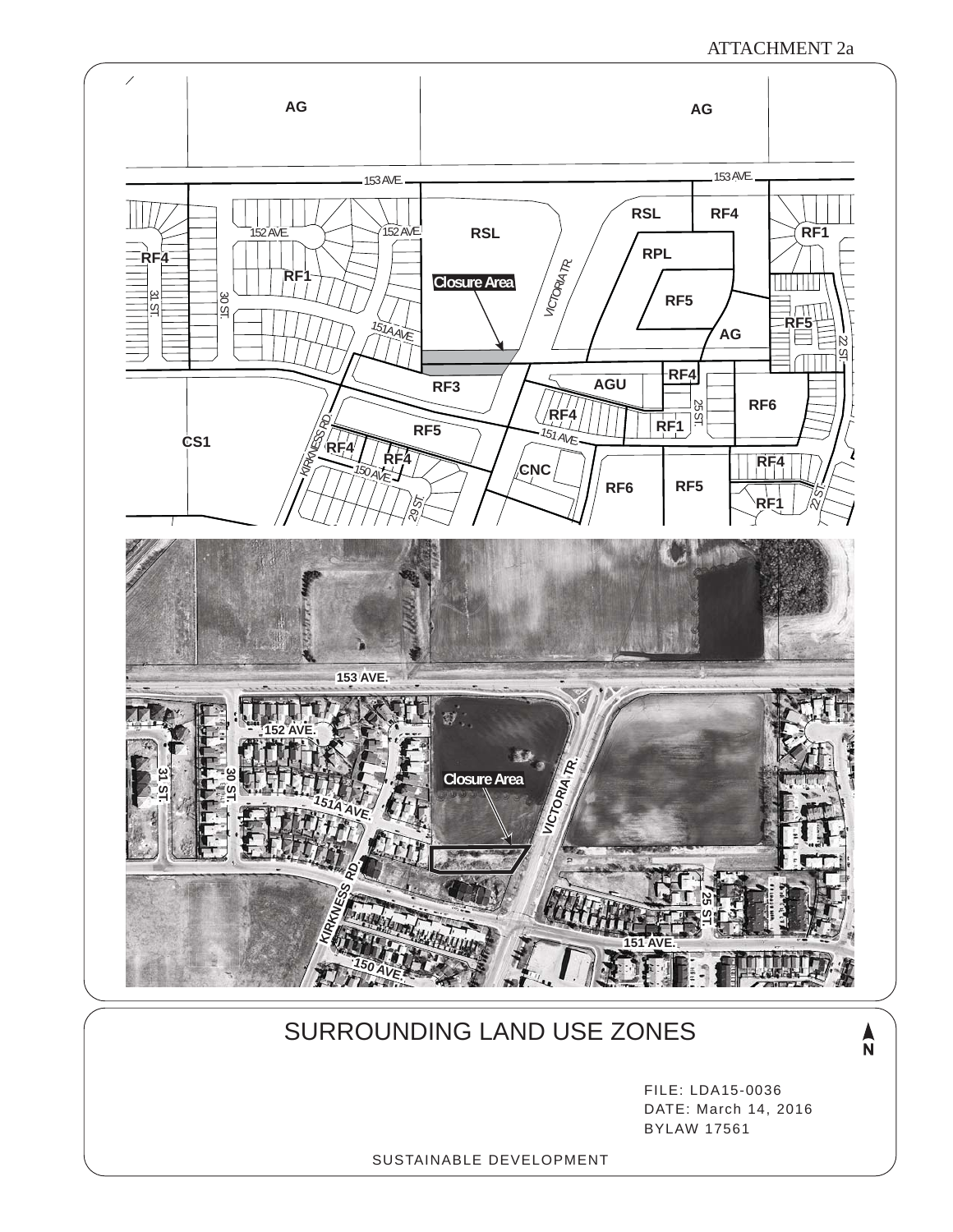

# PROPOSED REZONING

FILE: LDA15-0036 DATE: March 14, 2016

SUSTAINABLE DEVELOPMENT

2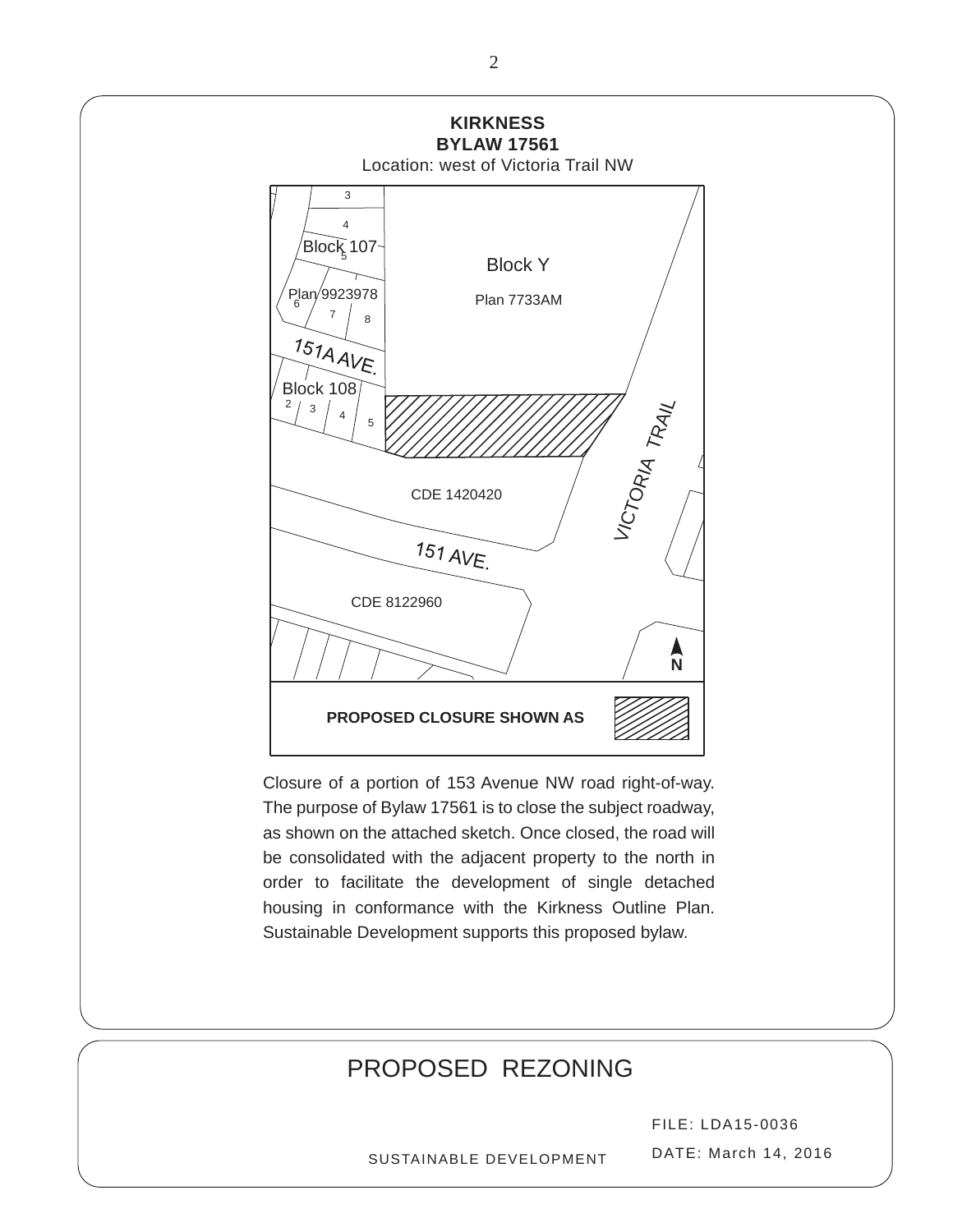

## SURROUNDING LAND USE ZONES

 $\frac{\lambda}{N}$ 

FILE: LDA15-0036 DATE: March 14, 2016 BYLAW 17562

SUSTAINABLE DEVELOPMENT

3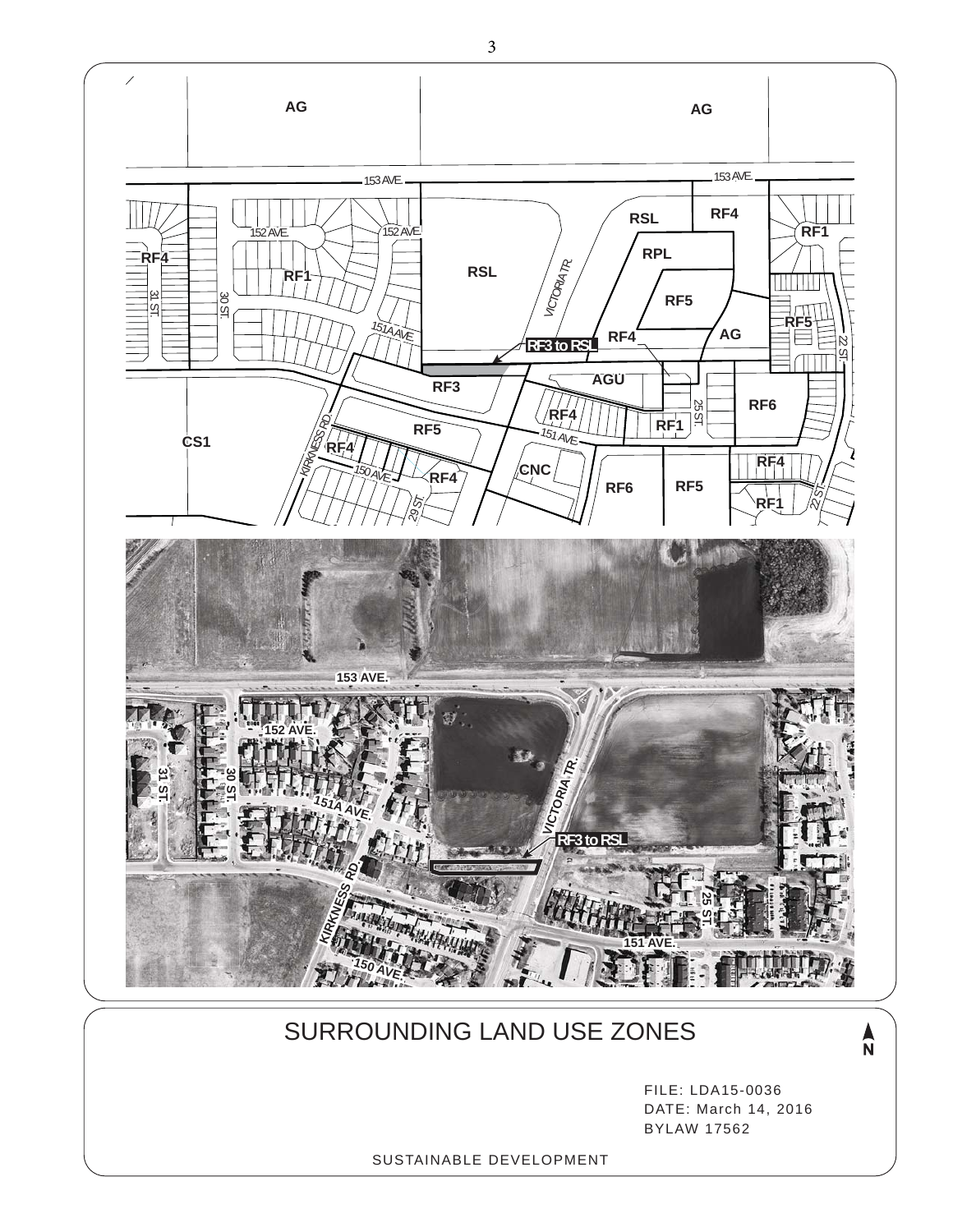

The purpose of proposed Bylaw 17562 is to change the Zoning Bylaw from (RF3) small scale infill development zone to (RSL) residential small lot zone; a portion of road right-of-way closed by Bylaw 17561, as shown on the attached sketch. This zone provides the opportunity for single detached housing in conformance with the Kirkness Outline Plan which designates this site for low density residential uses. Sustainable Development supports this proposed bylaw.

## PROPOSED REZONING

FILE: LDA15-0036 DATE: March 14, 2016

#### SUSTAINABLE DEVELOPMENT